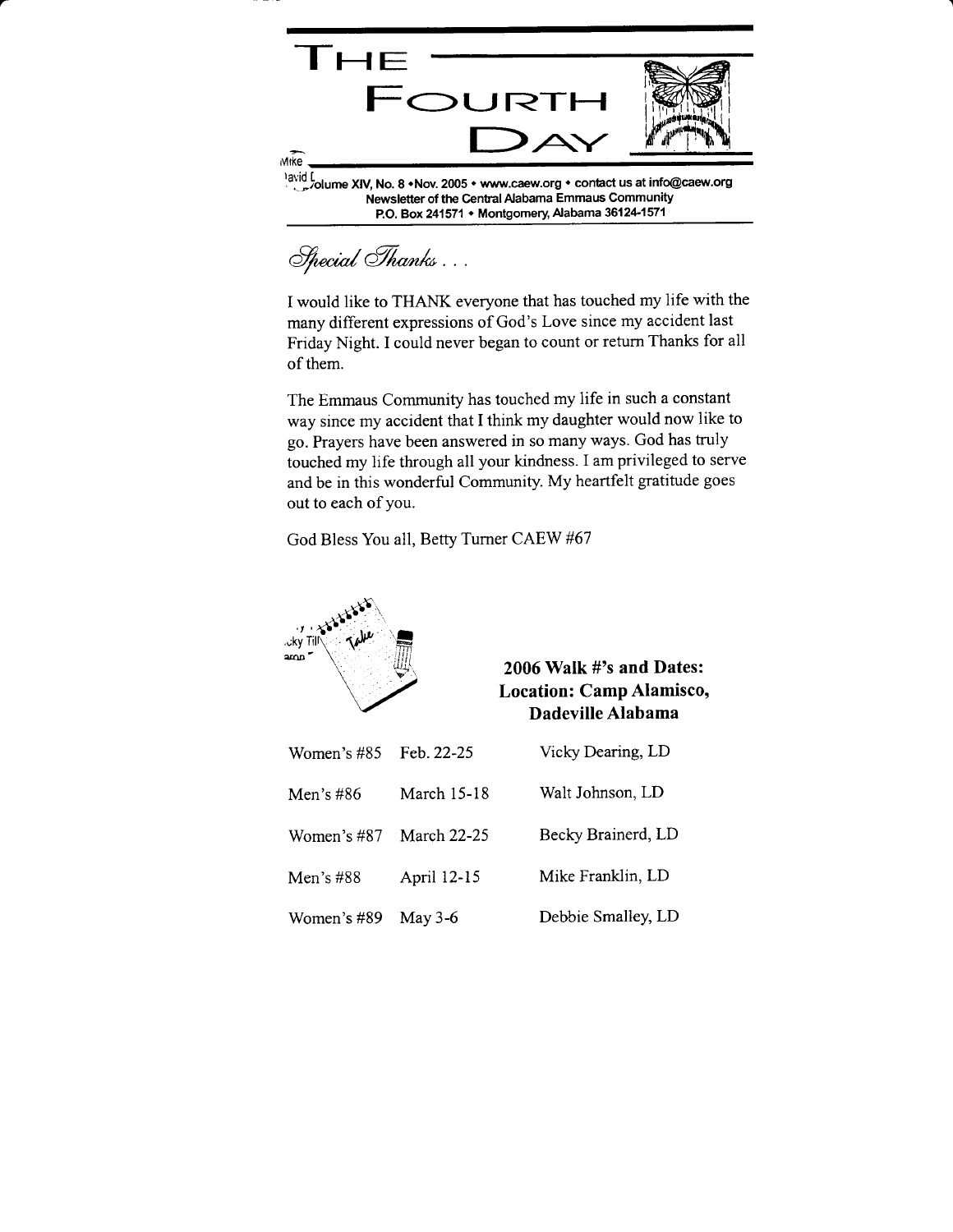

cell phone in case of emergencies. He or she will carry the phone from Wednesday night until the end of the Walk. The cell phone number to call in an emergency is: 25G749-&05.

## Don't Forget to Vote!

Election ballots for the Class of 2008 Board of Directors are due postmarked no later than November 20,2005. Your vote counts! If you



have misplaced your ballot and need another one, please go to www.caew.org and click on the newsletter.



| Walk #84 Schedule of Events |        |             |  |  |
|-----------------------------|--------|-------------|--|--|
| Wednesday                   | 7 P.M. | Send Off    |  |  |
| Friday                      | 7 P.M. | Candlelight |  |  |
| Saturday                    | 7 A.M. | Serenade    |  |  |
| Saturday                    | 4 P.M. | Closing     |  |  |
| AGAPE NEEDS: 72 EACH ITEM   |        |             |  |  |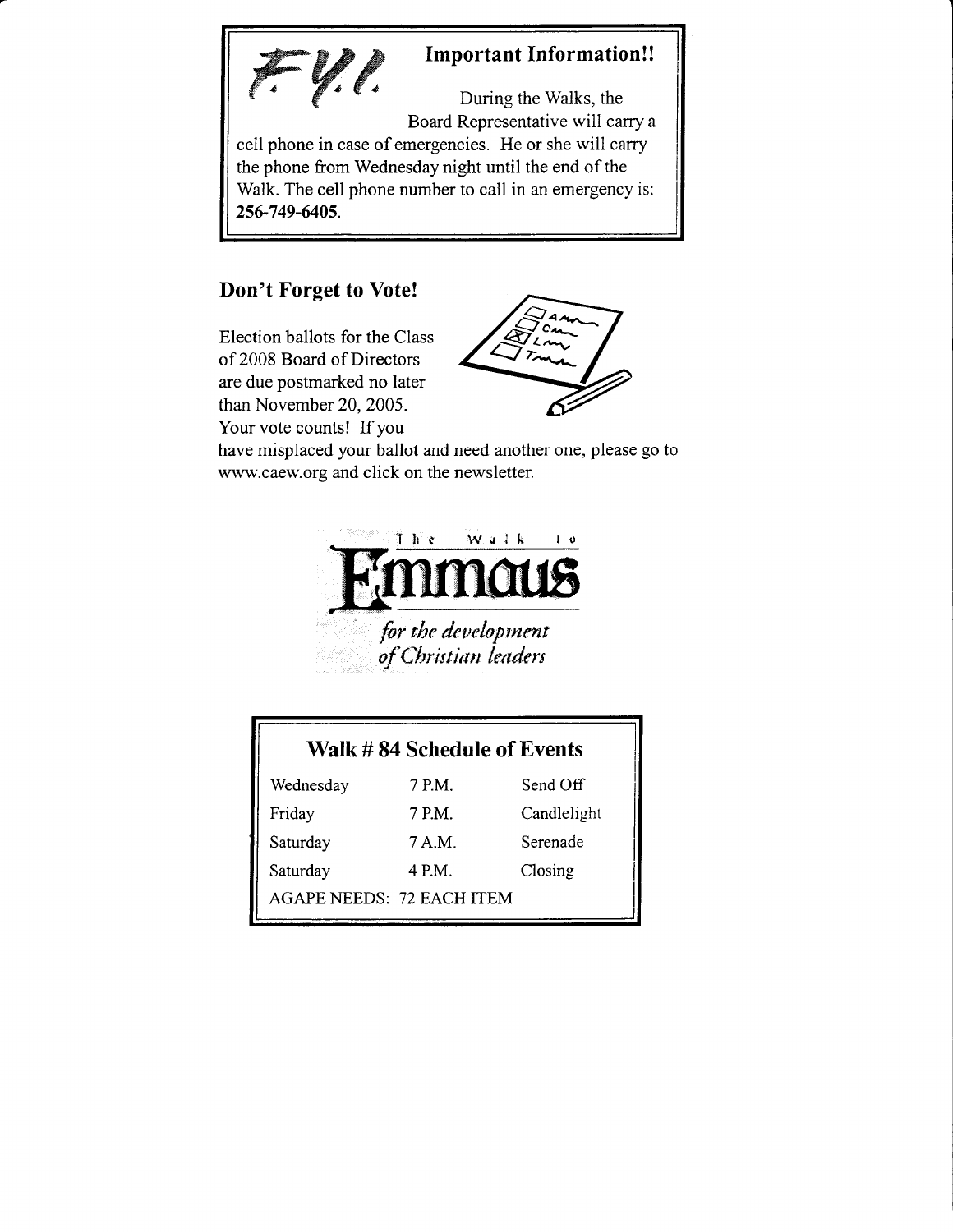## CLUSTER INFORMATION

### East Alahama Cluster (Formerly Auburn/Opelika Emmaus Cluster)

They will meet the first Tuesday after each Walk. Check the caew.org website for locations and dates for future meetings.

#### Chilton County Emmaus Cluster

Meet the 1st Tuesday of the month after each Walk. 6:30 p.m. Mt. Pisgah Church. Contact Willetta Mulhorn (205) 755-5534. Email: wil\_roy@yahoo.com.

#### Millbrook Miracles Emmaus Cluster

Contact Charlie and Donna Ray (33a) 285-6273. Meet the fourth Sunday of each month after the 11:00 service at Millbrook First UMC. There will be a covered dish luncheon. Visitors are always welcome.

## Montgomery DeColores Emmaus Cluster

Covered dish dinners held the Tuesday following each walk at Aldersgate UMC in Montgomery at 6:30 p.m. Contact Danny Massey (emaii: Mgmemmaus@aol.com) for further information.

#### Phenix City Emmaus Cluster

Contact Mike McKnight at (334) 298-3186. Meetings are every 2nd Tuesday at 7 p.m. at Epwarth UMC in Phenix City.

#### Prattville Walkers Emmaus Cluster

Contact Marian Woodman. Meetings are the first Tuesday of each month at 7 p.m. at First UMC in Prattville

#### Selma Emmaus Cluster

Contact Steve Kopp (334) 872-6950. Gatherings and follow-ups meet the first Tuesday of each month at 6:30 p.m. at Church Street UMC in the Fellowship Hall. Bring light refreshments.

#### Valley Emmaus Cluster

Contact Nan Cantrell, L.D. (334-756-7288) or Ted McConnell (334-756-2221)

E-mail any cluster updates to Dorann Frazer at drfl@charter.net

### BOARD MEMBERS AND AREAS OF RESPONSIBILITY

| Jim Snyder              | Logistics<br>$\checkmark$       | tarah2@aol.com                            |
|-------------------------|---------------------------------|-------------------------------------------|
| Sarah Mingledorff       | Speaker's Prayer Chapel         | $\sqrt{\text{smingled}(a)}$ bellsouth.net |
| Brenda Aughtman         | Refreshments                    | baughtman@charter.net                     |
| <b>Charles Cummings</b> | Photography                     | charlesc@aumc.net                         |
| Nan Cantrell            | Agape                           | hollyh@charter.net                        |
| Joe Eakes               | Housing/Greeters                | jeakes@acesag.auburn.edu                  |
| Dorann Frazer           | Supplies $\cdot$                | $drf$ l $@$ charter.net                   |
| Jerry Goodwin           | Music/Servants Pool             | jgoodwin@mindspring.com                   |
| <b>Buck Starr</b>       | Food Preparation                | starrbuck@bellsouth.net                   |
| Terri Sasser            | Meal Service $\sqrt{ }$         | terrisasser@frazerumc.org                 |
| Goose Tatum             | 72 Hour Prayer Vigil $\sqrt{ }$ | cdtatum@southernco.com                    |
| Sue Utsey               | Worship/Book Table              | susu2papa@aol.com                         |
| Donna Goodwin           | Candlelight $\leftrightarrow$   | jgoodwin@mindspring.com                   |
| Elvis North             | Sponsors' Hour                  | northe@sifat.org                          |
| Maria Woodman           | Serenade                        | mwool123456@aol.com                       |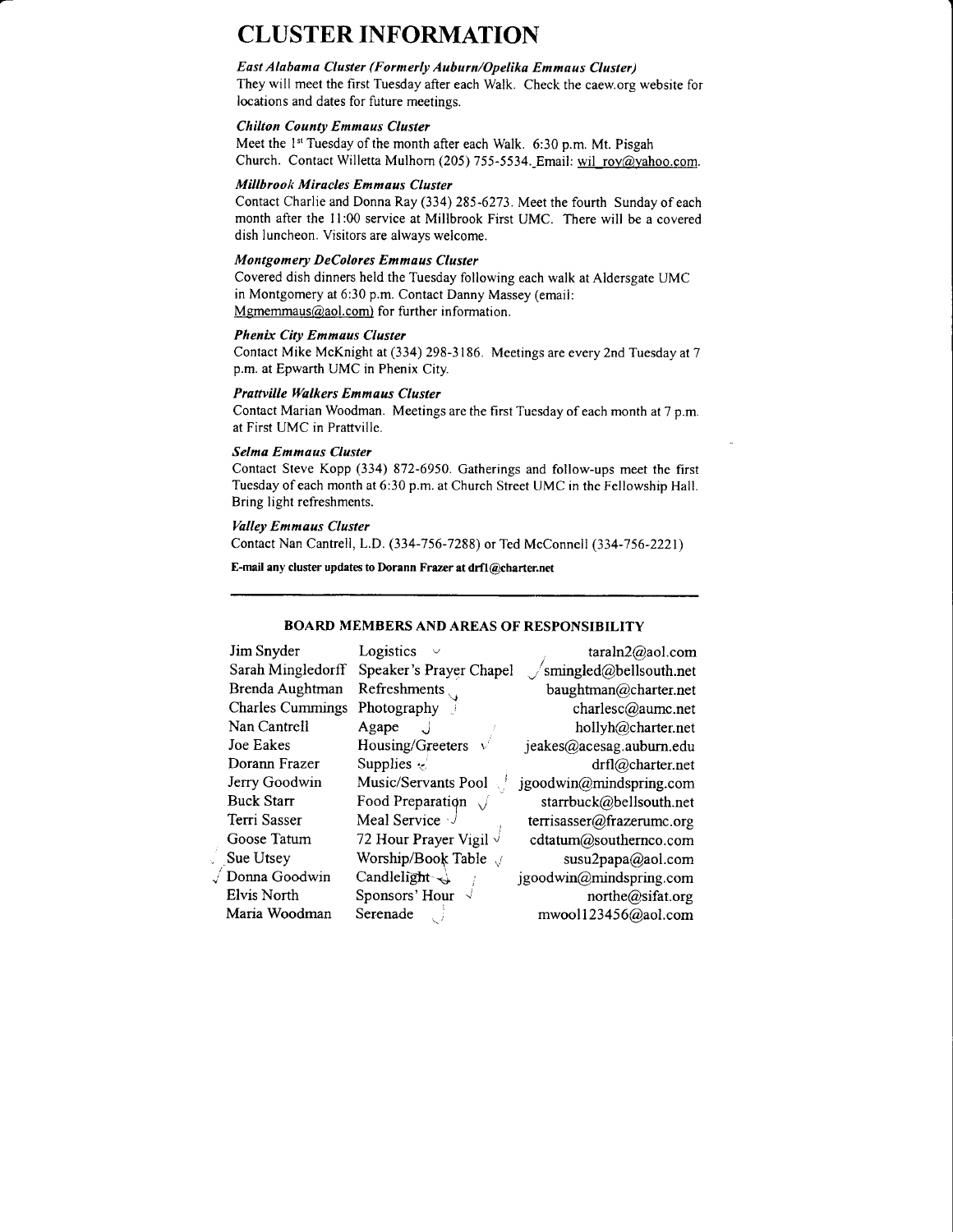# Central Alabama Emmaus Walk # 84

## Conference Room Team

- t Lay Director: Randy Lovelady
- t Spiritual Director: Bud Brainerd
- <sup>†</sup> Asst. Spiritual Directors: Elvis North, Milton Newton, George Sedberry, Harold Bordages
- † Asst. Lay Directors: Mike Franklin,
- Walt Johnson, Kent Taylor, Sam Wainwright t Table Leaders: Steve Kopp, John Duncan, Jack Moseley, Tre'Munger,
- Chad Wilbanks, Raymond Thebo, Rob Wellbaum
- t Asst. Table Leaders: Tommy Ellis, Jim Mansel, Frank Talbot, Robert Beers,
- Jim Nelson, Steve Tidwell, Wayne May
- t Board Representative: Lamar Frazer

## Support Team Roster

- † 72-Hour Prayer Vigil: Becky Cruz
- t Agape: Catherine Gilmer, Carol Harris, Julie Ford
- t Agape Bags: Sue Utsey
- t Banners: Nedetra Tolbert
- t Bed Tags: Lynn Moseley
- t Book Covers: Sue Utsey
- t Book Table: Ann Murray
- t Candlelight: Joy & Kincey Green, John Sherrer
- t Friday Night Party: Stacey Deavor, Misty Wilson
- t Friday NightDinner: Gail Lovelady
- t Greeters: Troy Cluster
- t Housing/Registration: Sid Utsey, Lynn Moseley
- t Logistics: Mark Harris, Mike Melton
- f Meal Prep: Michael Fondren
- t Meal Service: Barbara Rosser, Fran Bruner, Sid Utsey
- t Music: Tim Chambliss. Allen Brewer
- t Photography: Ken Hines
- t Refreshments: Sherry Taylor
- t Serenade: Lynn Kopp, StaceyDeavor
- t Speakers Prayer Chapel: Joy Beers, Jere Yeager, park Chittom
- t Sponsor's Hour: John Sherrer
- t Worship: Todd & Stacey Deavor